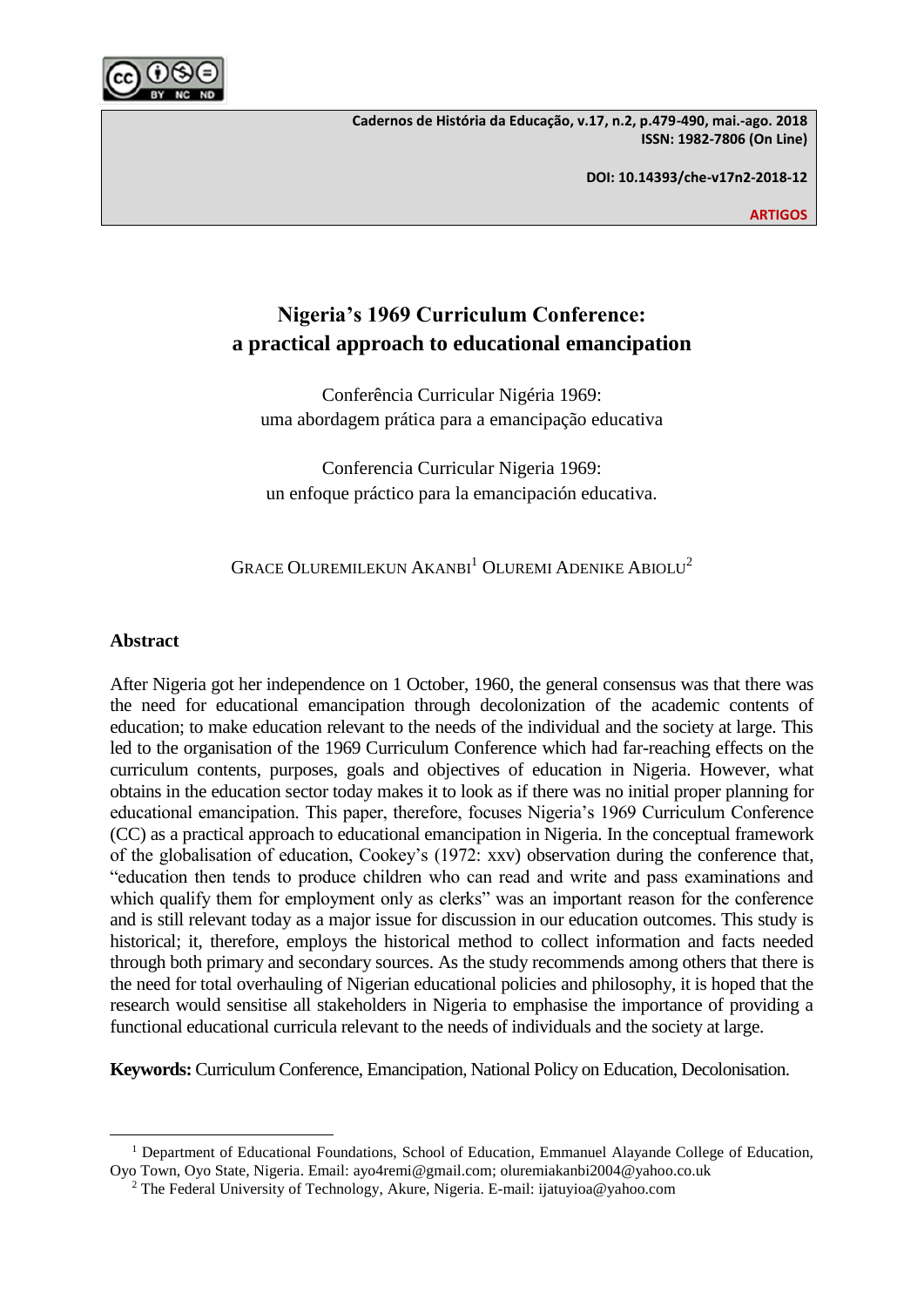## **Resumo**

Após a Nigéria conseguir sua independência em 1 de outubro, 1960, o consenso geral era que havia a necessidade da emancipação educative por meio da descolonização dos conteúdos acadêmicos de educação; para tornar a educação relevante às necessidades do indivíduo e da sociedade em geral. Isso levou à organização da Conferência Curricular de 1969 que teve efeitos extensos nos conteúdos curriculares, propósitos, metas e objetivos de educação na Nigéria. No entanto, o que se obtêm no setor de educação hoje faz parecer que não havia planejamento inicial adequado para emancipação educacional. Este artigo, portanto, foca na Conferência Curricular de 1969 da Nigéria (CC) como uma abordagem prática para a emancipação educativa na Nigéria. Na estrutura conceitual da globalização da educação, a observação de Cookey (1972: xxv) durante a conferencia que, "educação então tende a produzir crianças que podem ler e escrever e passar exames e que as qualificam para emprego apenas como escriturários" foi uma importante razão para a conferência e ainda é relevante hoje em dia como uma questão principal de discussão nos resultados da nossa educação. Este é um estudo histórico; ele, portanto, emprega o método histórico de coleta de informações e fatos necessários tanto por fontes primárias quanto secundárias. Como o estudo recomenda inclusive que há uma necessidade por total revisão das políticas e filosofia educacionais da Nigéria, é esperado que a pesquisa possa sensibilizar todas as partes interessadas na Nigéria em enfatizar a importância de prover um currículo de educação funcional relevante às necessidades dos indivíduos e da sociedade em geral.

**Palavras-chave:** Conferência curricular, Emancipação, Política Nacional de Educação, Descolonização.

## **Resumen**

Después de que Nigeria obtuvo su independencia el 1 de octubre de 1960, el consenso general consistía en que era necesaria la emancipación educativa a través de la descolonización de los contenidos académicos de la educación, hacer que la educación fuera relevante para las necesidades del individuo y de la sociedad en general. Esto condujo a la organización de la Conferencia Curricular de 1969, que tuvo efectos de gran alcance en los contenidos, propósitos, metas y objetivos de la educación en Nigeria. Sin embargo, lo que se obtiene hoy en el sector de la educación hace que considere que no hubo una planificación inicial adecuada para la emancipación educativa. Este documento, por lo tanto, se enfoca en la Conferencia Curricular de 1969 (CC) de Nigeria como un enfoque práctico para la emancipación educativa en Nigeria. En el marco conceptual de la globalización de la educación, la observación de Cookey (1972: xxv) durante la conferencia refiriéndose a que "la educación tiende a producir niños que pueden leer y escribir y aprobar exámenes y calificándolos para el empleo solo como empleados", era un motivo importante de la conferencia, continuando relevante hoy como un importante tema para el debate en nuestros resultados educativos. Este es un estudio histórico; por lo tanto, emplea el método histórico para recopilar información y hechos necesarios a través de fuentes primarias y secundarias. Como el estudio recomienda, entre otros, la necesidad de una revisión total de las políticas y la filosofía educativas nigerianas, se espera que la investigación sensibilice a todas las partes interesadas en Nigeria para enfatizar la importancia de proporcionar un currículo educativo funcional relevante para las necesidades de las personas y la sociedad en general.

**Palabras clave:** Conferencia Curricular. Emancipación. Política Nacional de Educación. Descolonización.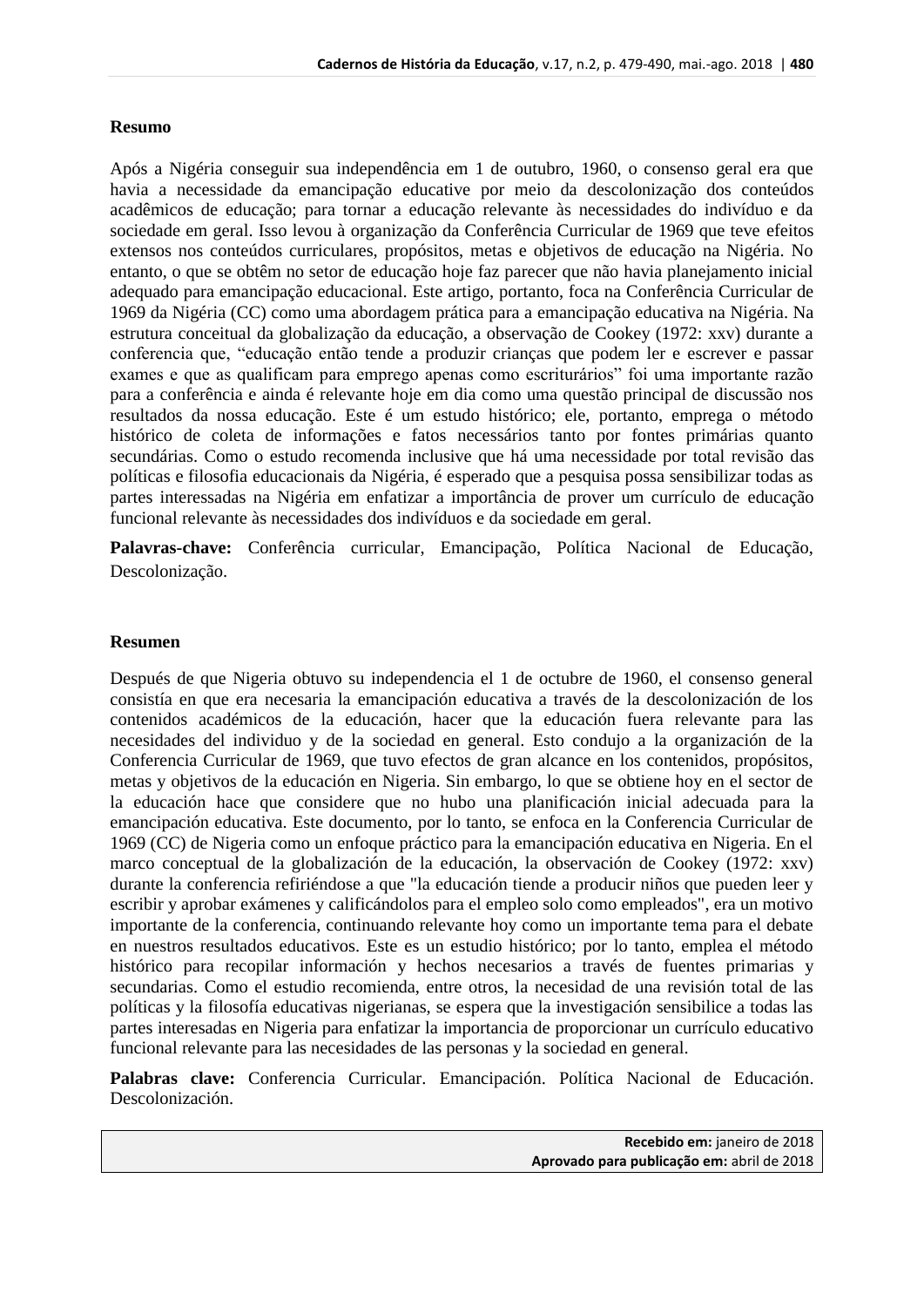# **Introduction**

The independence granted to Nigeria by the colonial masters on October 1, 1960, gingered her to the necessity of embarking on the processes of educational emancipation through total decolonisation of the academic contents, principles and practices of education. The 1969 curriculum conference, therefore, was an important practical step taken then by Nigeria towards the emancipation of its educational system. The conference was a culmination of expressions of general disaffection with the existing educational system which had become irrelevant to national needs, aspirations and goals (Federal Republic of Nigeria, 2011: 14). Therefore, it was summoned mainly "to review old and identify new national goals for education in Nigeria at all levels (primary, secondary, tertiary) and provide guidelines on what the system should be accomplishing with respect to the needs of youths and adults individuals in our society" (Adaralegbe, 1972: xiii). The peculiarity of this conference was the caliber of people that participated: Academic institutions at all levels, local governments, various ministries, trade unions, publishing houses among others. They were drawn from all segments of the society to ensure an emergence of a concrete educational policy. The effect of the curriculum conference on the educational development in Nigeria has been monumental. It led to the evolution of the first indigenous policy on education (National Policy on Education; NPE) that was first published in 1977, and subsequently reviewed in 1981, 1988, 2004 and 2013. The policy charted a direction for education in Nigeria by stating what the philosophy and goals of education should be in an independent Nigeria, while a system of education, 6-3-3-4, conceived to be relevant and functional was also adopted. That is why the importance of the 1969 curriculum conference cannot be overemphasised.

#### **Problem of this Study**

The fact that the 1969 curriculum conference was timely and very relevant at the time it was organised cannot be overemphasised. It was well thought out, planned and executed. A comprehensive report - a philosophy for Nigerian education - was even presented to the federal government as the outcome of the conference. This report eventually led to the adoption of 6-3-3-4 system of education. However, the whole scenario in the education sector looks as if there was no initial proper planning for educational emancipation in Nigeria. Where did things go wrong and what is responsible? Why is the education system in Nigeria still in chaos almost fifty years after the conference that was supposed to chart a course for educational advancement of the nation? These and other issues that may be incidental to this few questions will be addressed in this study as it focuses discussion on:

- the historical background to educational development in Nigeria;
- the role of education in the curriculum emancipation process;
- why the curriculum conference was organised;
- the focus of discussion during the conference;
- the effects of the conference on the educational development of Nigeria; and,
- where the direction of education should be in Nigeria now.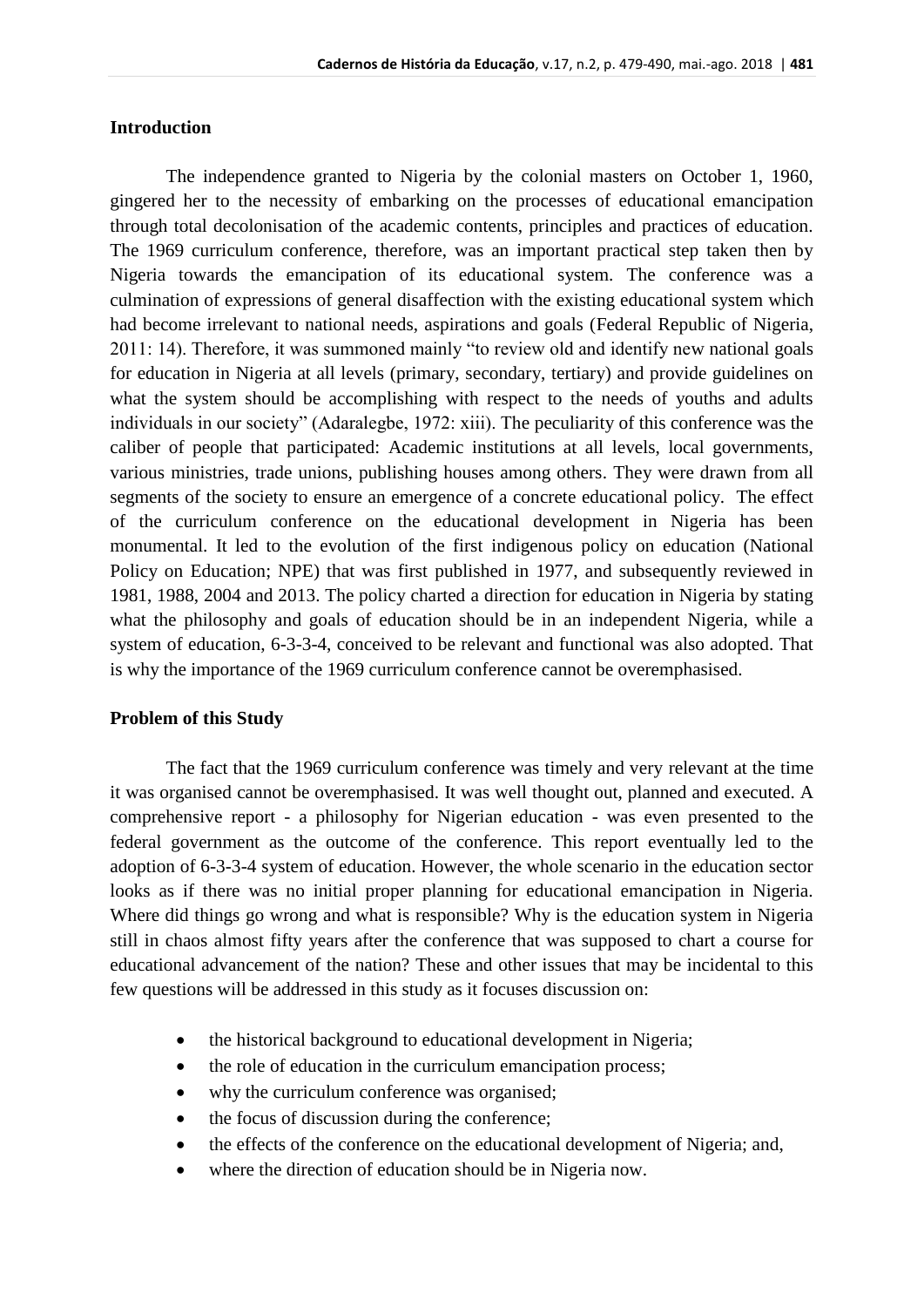#### **Sources of Information for this Paper**

This is a historical study; it, therefore, employs the historical method to collect information and facts needed through both primary and secondary sources. Relevant textbooks and journals have been consulted to source for relevant information, however, it is very important to put it succinctly that the major source of information has been the report of the 1969 curriculum conference titled "A Philosophy for Nigerian Education" edited by Adeniji Adaralegbe and published in 1972. This has to be so because of the importance of the conference as a major practical step in the educational emancipation of Nigeria. Also, the report is comprehensive and revealed in a plain and unprejudiced manner all that transpired during the conference including the participants that cut across all facets of professions and leanings. Apart from these facts, the outcome of the conference led to the publication of the first NPE in 1977 and has continued to be reviewed. In other words, the conference has led to an indigenous policy of education in Nigeria.

#### **The Historical Background of Educational Development in Nigeria**

On 24 September 1842, a team of Missionaries from the Wesleyan Methodist Missionary Society (WMMS), led by Sir Thomas Birch Freeman, which also included Mr. and Mrs De Graft came to Badagry and established the first school named "Nursery of the Infant Church" (Fafunwa 1974: 79, Taiwo 1980). The WMMS team was closely followed by the Church Missionary Society (C.M.S.) in December 1842, which moved to Abeokuta in 1846 and established two schools, one for boys and the other for girls under the supervision of Samuel Ajayi Crowther and his wife. In December 1858, the first school in Onitsha for girls between 6 and 10 years old was also opened by Crowther. In 1847, the United Free Church of Scotland started work in Calabar; in 1887 the Qua Iboe Mission started work in the Eket and Uyo districts, also the Primitive Methodists in Calabar and Owerri Provinces in 1894 (Otonti, 1965; Fafunwa, 1974). Converting Africans to Christianity via education was the main focus of the Missionaries; this is why the establishment of missions was always followed by the opening of primary schools. As Taiwo (1980) observed, the earliest schools were without any doubt an adjunct of the church, and education was purely a Missionary affair.

While the Christian missions with their evangelistic and educational activities were going on in the coastal and southern parts of Nigeria, Islam with its Arabic influence according to Ukeje and Aisiku (1982) was already firmly established in the northern part. This is why when Western education became the prevalent and dominant type of education in the south; Qur'anic education remained, for many decades, the only kind of formal education in the North. Eventually, when the Christian missions began to penetrate into the north, their activities were restricted to the non-Muslim areas which accounted in part, for the educational gap between the South and the North in Nigeria up till today. Prior to 1882, when the first education ordinance was promulgated, which applied to all British West Africa, the colonial government paid little attention to education and was merely interested in using the products of the mission schools as clerks, messengers and interpreters. Subsequently, and before independence, educational administration was by ordinances; and which included the 1882, 1887, 1916, 1926, 1948 and 1952 Educational Ordinances and Regional Laws of 1954 (Labo-Popoola, Bello & Atanda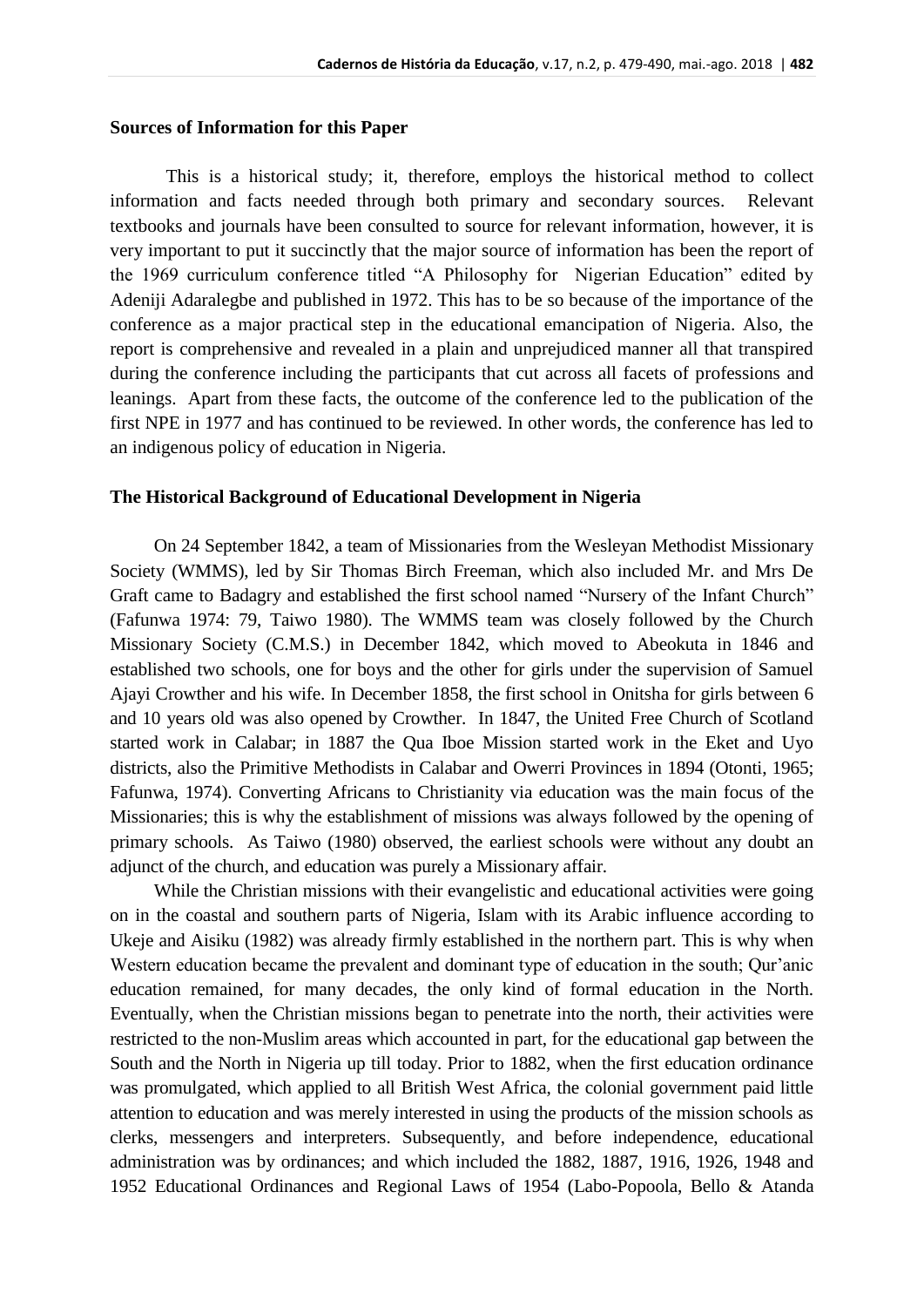2009), yet curricula and other elements were largely determined by each denomination to suit its needs, and no mission focused science and technology education. The principles and practice of education within this period was therefore not satisfactory.

The Richard's Constitution of 1946 and subsequent Macpherson Constitution of 1951 which was revised in 1954 - divided Nigeria into three regions (Eastern, Western and Northern) and empowered each region to have its own educational autonomy respectively. The promulgation of the 1952 Education Ordinance then empowered each of the regions to develop its educational policies and systems (Taiwo, 1980; Fafunwa, 2004) and the Colonial Education Board was abolished. The outcome was the promulgation of the Education Law No. 6 of 1955 in the Western Region, the Education Laws No. 28 of 1956 in the Eastern Region and Education Law No. 17 of 1956 in Northern Region and the Lagos Education Act, No. 26 of 1957 (Taiwo, 1980). With these regional laws, education and other social services become the centre point of the government in each of the regions up till the time of independence. After independence, there was a civil war between 1967 and 1970 that disrupted and slowed down the pace of educational development that was started by the regions.

## **The Role of Education in the Curriculum Emancipation Process**

The role of education in any form of development cannot be overemphasised. Real education broadens the horizon of educated fellows opening their eyes to view issues from different perspectives thus leading to more education and effective contributions to all facets of life in the society. This is in consonance with Dewey's (2012: 57) submission that:

> Since in reality there is nothing to which growth is relative save more growth, there is nothing to which education is subordinate save more education. It is a common place to say that education should not cease when one leaves school. The point of this commonplace is that the purpose of school education is to insure the continuance of education by organizing the powers that insure growth.

Also, Fafunwa (1974: 156) observed that "one definite contribution made by education has been the political enlightenment of the people, particularly the educated elite" The exposure to Western education no doubt, helped Nigerians and brought about awareness of their rights and privileges under the various constitutions and the Universal Declaration of Human Rights. Also, exposure of the nationalists and politicians to education opportunities and programmes outside the country increased the tempo of agitations for emancipation.

The formation of the National Council of Nigeria and the Cameroons (N.C.N.C.) by the Nigerian students in 1944, which later became a political party led by Herbert Macaulay and Dr. Nnamdi Azikwe, the Action Group (AG) in 1951 by Chief Obafemi Awolowo and the Northern People's Congress (NPC) in 1952 by Sir Ahmadu Bello, all happened because of their awareness through education. The N.C.N.C., in particular, was a collection of prominent individuals, such as teachers, clerks, professional people, and groups such as labour unions, ethnic organisations etc., with its main goal to win self-government for Nigeria as soon as possible (Taiwo, 1980). Awareness and the consciousness of the evils of colonialism, and the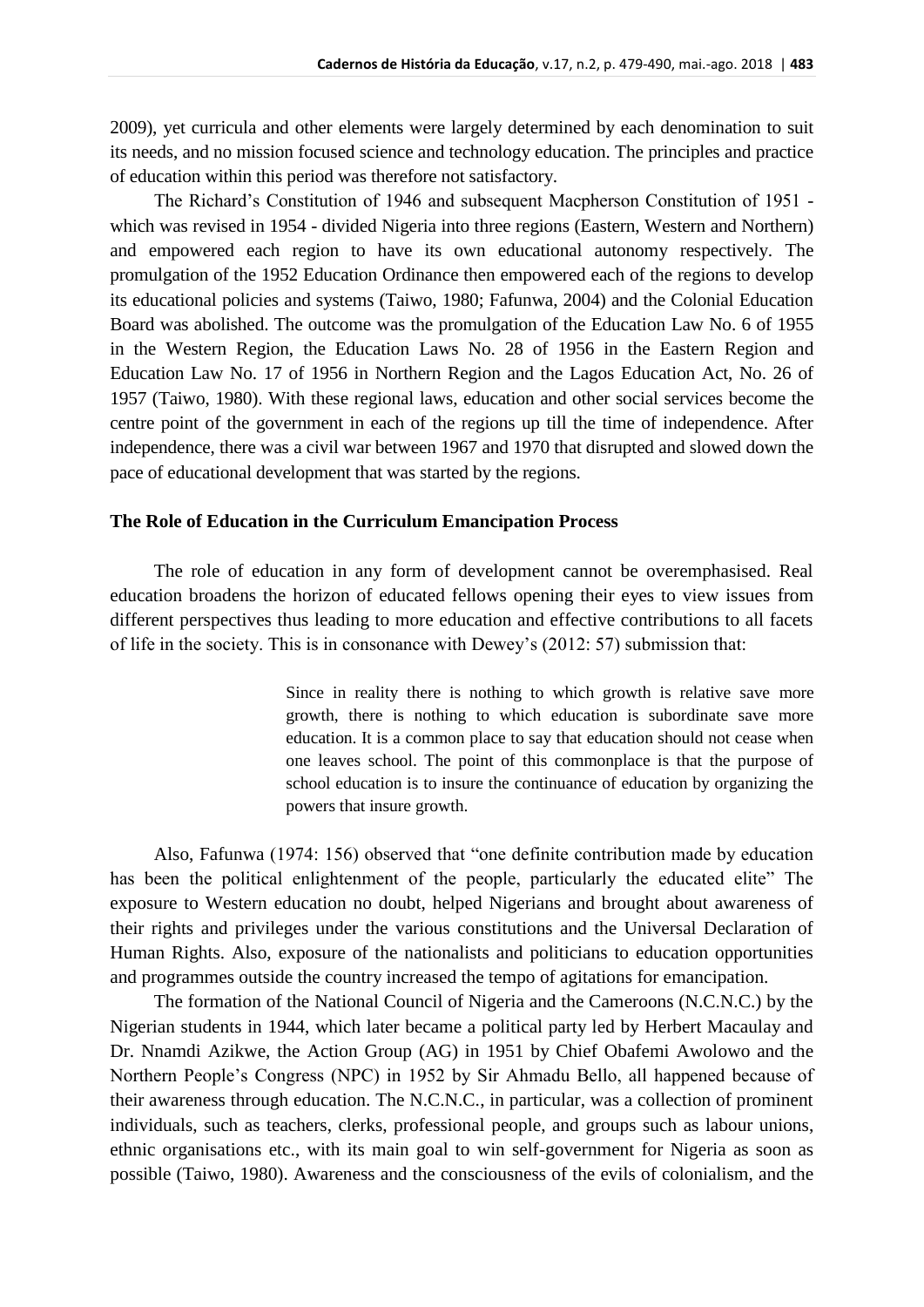awareness of the enormity of human and material resources available in Nigeria stirred up the struggles by Nigerians to control their own destiny which eventually led to the attainment of independence on October 1, 1960. After independence, the 1969 curriculum conference that was organised, was part of the emancipation process and the eventual evolution of the NPE in 1977, this was possible because people were educated and knew what they wanted.

#### **Why the Curriculum Conference was organised**

In the report of the Presidential Task Team on Education (PTTE) (FRN, 2011: 14), the 1969 curriculum conference was "Nigeria's move to join the African education train, and particularly to evolve a genuinely national education system". The 1969 curriculum conference "was the forum for the discussion of a wide range of issues and problems underlying the determination of an appropriate curriculum for the nation's schools" (Adaralegbe, 1972). The conference became necessary, according to Adaralegbe, because there has been a constant outcry by educators, parents, government functionaries, the laymen, scholars, and the press of the ills of Nigerian educational system, and particularly the inadequacy of the school curriculum to develop individual Nigerians and the nation at the rate and tempo to put her on the world map. Also, the Nigeria Educational Research Development Council (NERDC) thought it was worthwhile to search for a national philosophy of education hence, the conference was summoned to review old and identify new national goals for education in Nigeria at all levels (primary, secondary, tertiary) and provide guidelines on what the system should be accomplishing with respect to:

- *1. The needs of youths and adult individuals in our society.*
- *2. The socio-economic needs, values, aspirations and development of our society.*
- *3. The curriculum substance, the subject content of the system which is the means to the goals.* (Adaralegbe, 1972: xiii).

The organisation of the conference was also necessitated by what was observed by Sampson (1972: 237) that before the conference:

> The educational systems in Nigeria were chaotic . . . each state in the federation (twelve states then) has its own separate educational system, a total of twelve systems. In primary education, some States are operating the eight-year course while others are running the six-year course. In secondary education, there are such varied systems as secondary modern, secondary grammar, secondary technical and secondary commercial schools. . . Not surprisingly, the different educational systems in the country also result in a lack of uniformity in educational standards. . .

In the submissions of Adaralegbe (1972), the conference scope was inevitably limited by the available time, the kind of issues raised, the feasibility of the resolutions, and the desire to get the ideal learning situation for Nigerian children. However, the structure of the conference was given by three major tasks: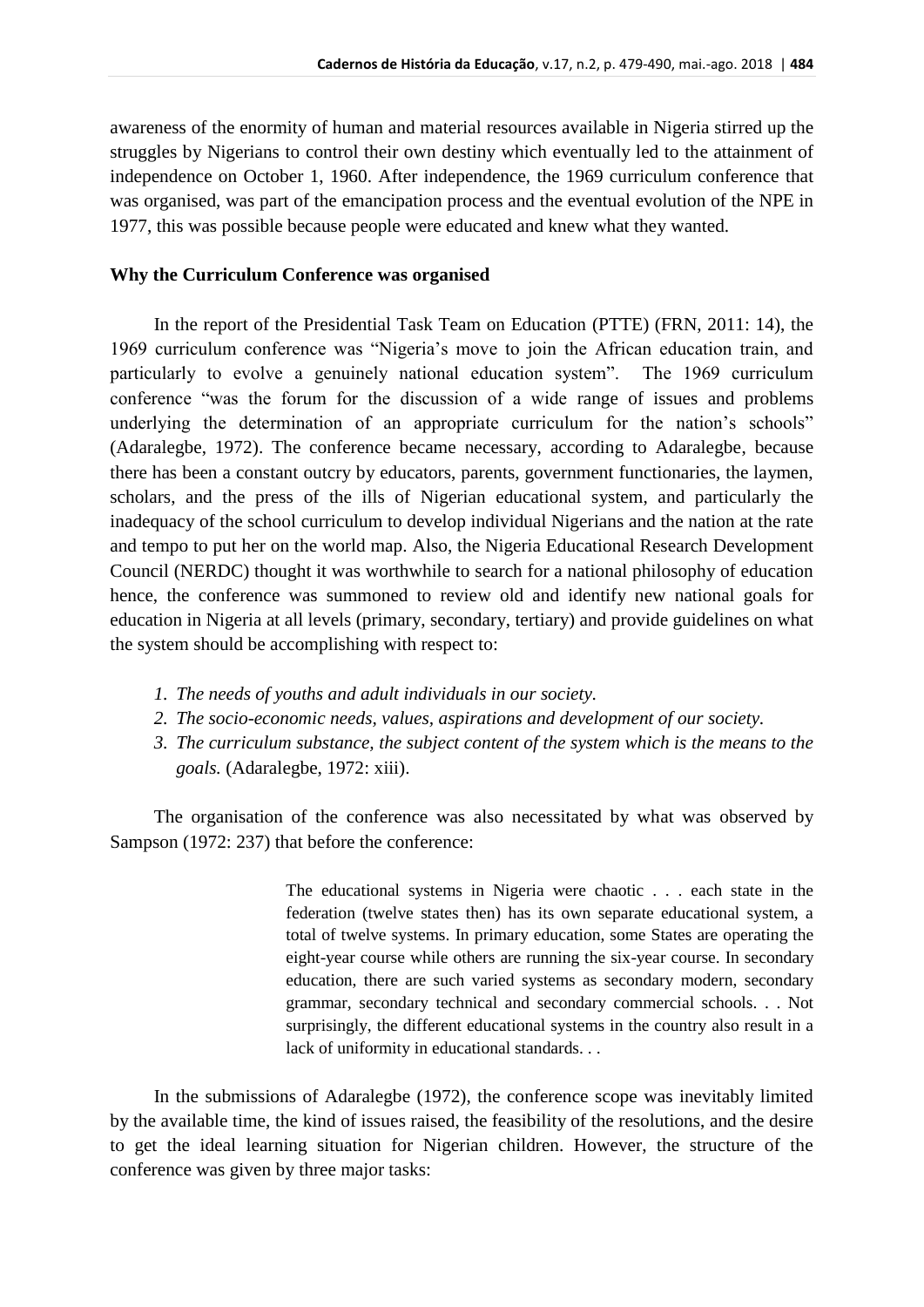- 1. Identification and clarification of a national philosophy, goals, purposes and objectives.
- 2. Statement of issues and problems.
- 3. Development of implications and recommendations for a national curriculum reform.

## **The Focus of Discussion during the Conference**

Discussions during the conference focused two main items - purposes of education, and, implications for implementation. These were broken into seven plenary sessions as follow:

## **A. Purposes of Education**

- 1. The purpose of primary education.
- 2. The purpose of secondary education.
- 3. The purpose of university education.

#### **B. Implications for implementation**

- 4. Teacher's education.
- 5. Education of women.
- 6. Education for living.
- 7. The role of science and technology in national development.

As summarised in the report, the conference discussed among others the following problems and issues:

- 1. Who controls, manages, and finances the schools?
- 2. Who decides what to teach and how?
- 3. How can the school curriculum be designed to develop the individual potentialities of all members of our nation within the framework of our unity in diversity?
- 4. What are the distinctive responsibilities of the school in contrast to those of the family, the church, industry, and the other various educative agencies (youth organisations, the radio, and the press)?
- 5. What is the school role in dealing with national problems specifically in the areas of national unity, national development, national reconstruction, social and economic well- being, and personal development of the citizenry?
- 6. How can the school deal with controversial issues within the context of the concepts of personal development and the fundamental freedom of the individual?
- 7. Should the schools consciously gear their programmes towards the present and future occupational opportunities of students, or the national manpower development or both or neither?
- 8. What constitutes a balanced curriculum programme for the individual in his social, political and economic context amidst various pressures for specialisations? (Adaralegbe,1972: xv-xvi)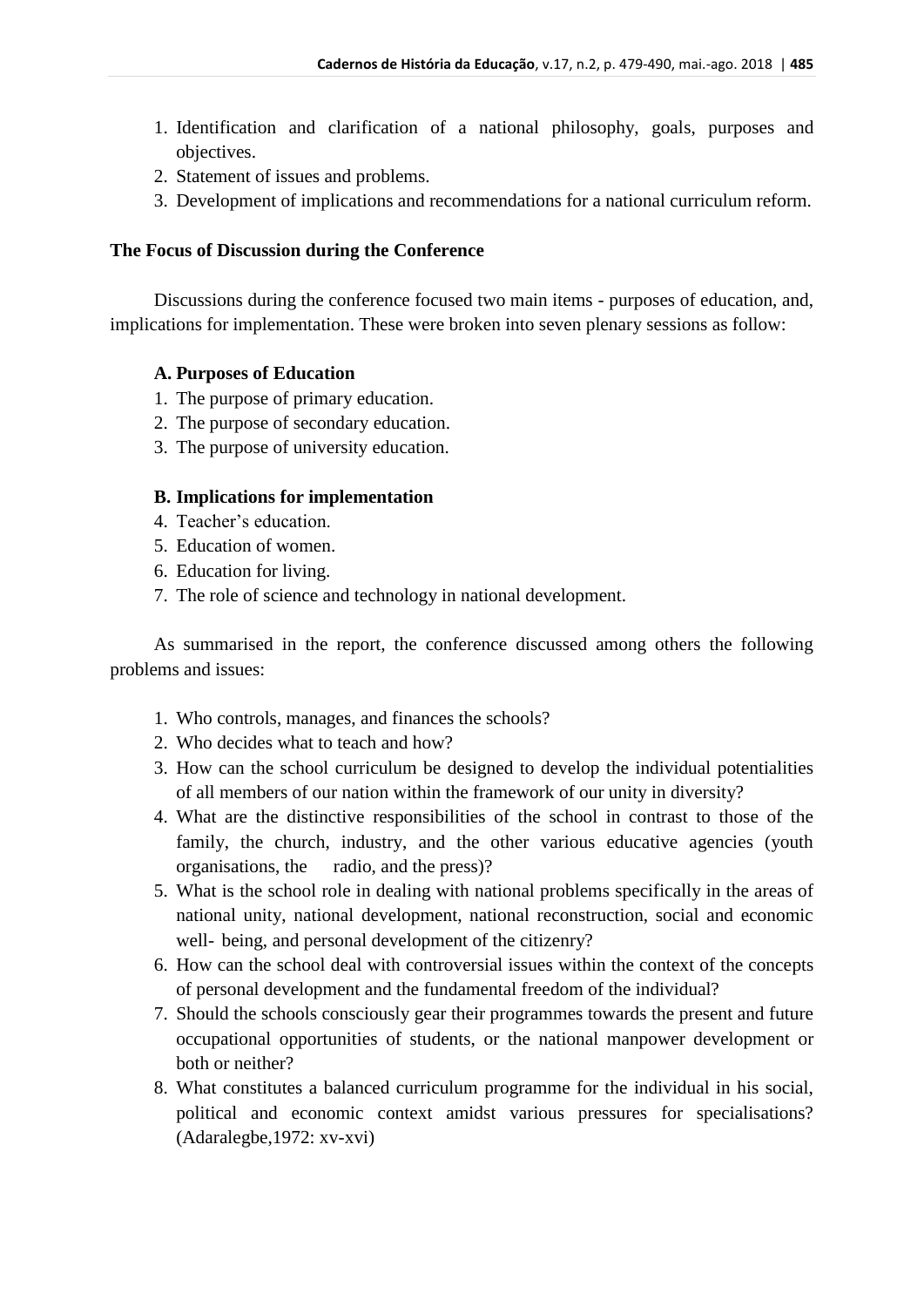## **The Effects of the Conference on the Educational Development of Nigeria**

In the opinion of Adaralegbe (1972: xiv), "bringing together of diverse shades of opinion by people from different walks of life to discuss the education of the Nigerian child is the most significant of the achievements of the conference". Another important fact is that "for the first time, it has been possible for Nigerians to deliberate, by themselves, on the aims and goals of education suited for their children". The acknowledgement by foreign observers of the level of the discussion and major decision in the conference was "an eloquent affirmation of faith in the democratic participatory process in curriculum development".

To the researchers, however, an overwhelming outcome of this conference is the evolution of NPE and the 6-3-3-4 system of education, though in 2008 was reformed to 9-3-4 system of education. The implication is that a blueprint for Nigeria's education is now available. After the conference, and before the evolution of the NPE, according to Obioma (2013), there were follow-up activities which included wide national consultations, a seminar of experts from educational ministries, establishments, voluntary agencies and international organisations; all, to evolve a policy that will attract wide acceptability by all and sundry. The policy focus, according to the PTTE; (FRN, 2011: 14) "was a radical modification of the inherited colonial education system, which was considered elitist and too literary-oriented". Functional education through enhancing curriculum relevance to reflect national cultural heritage, and inculcating needed skills for development in various sectors, with particular emphasis on science and technology was, therefore, the main intention of the policy. It should be noted that if the outcome of the conference had been adequately implemented, Nigeria would have joined the league of developed nations with sound and functional education with less focus on acquisition of certificates.

#### **What went wrong and what is responsible?**

At this juncture, it is necessary to beam searchlight on some questions. Where did things go wrong and what is responsible? Why is the education system in Nigeria still in chaos, to the extent that some people are even calling for a declaration of state of emergency in the sector; almost fifty years after the conference that was supposed to chart a course for educational advancement of the nation?

One important perennial issue to note is that formulation of excellent policies in Nigeria has never been a problem, but oftentimes, they are bedeviled by poor implementation or lack of adequate preparation for the take-off. According to Akanbi (2017a), "for any policy to be successful, there must be some inbuilt mechanisms that make room for the processes of implementation, monitoring, supervision, feedback, evaluation, improvement, reorientation, effectiveness, and the like". This submission, then, makes Akindoyeni's (2014) observation also relevant to this discourse. He believes that for any policy to be effective it must focus a definitive need, provide a legal framework for the implementation with definite implementation strategies, its interpretation must not be ambiguous, make provision for effective monitoring and evaluation leading to periodic review, among others; some of which was lacking in the NPE.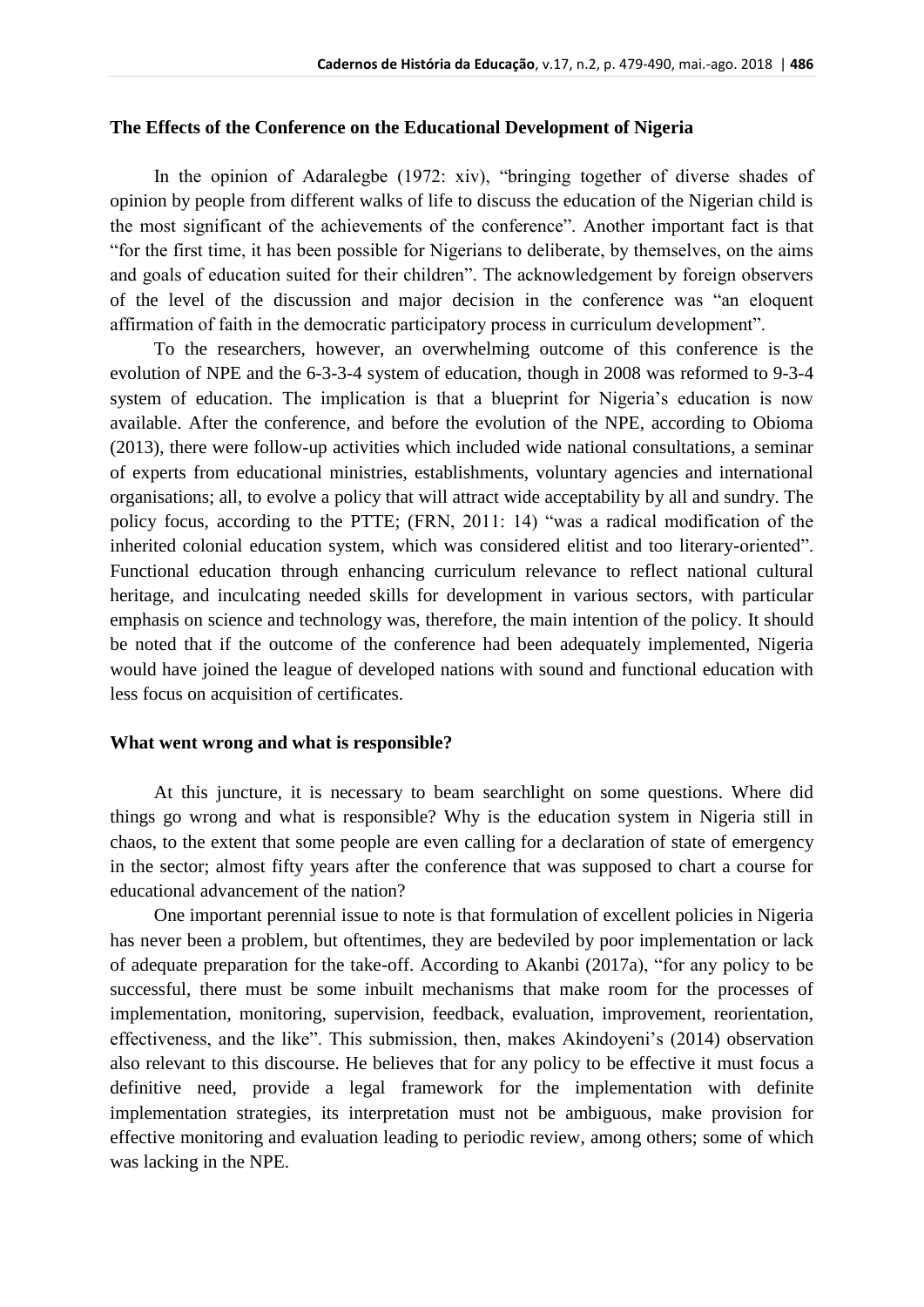In the opinion of the PTTE, one of the things that went wrong was that the 6-3-3-4 was being operated as a skeletal structure whereas, it requires 'flesh and blood' in terms of addressing more fundamental education issues contained in the policy such as:

- a. Language of instruction in the early years of schooling;
- b. Learner-centered pedagogy
- c. Student Guidance and Counselling;
- d. Systematic Learning Assessment;
- e. Teaching for mastery;
- f. Diversification of Curricula;
- g. Minimum Qualification Level for Teachers;
- h. Modification of Structure of Tertiary Education;
- i. Integrating the Non-formal Component of Education;
- j. Religious, Ethical and Moral Values in Education;
- k. Systematic Monitoring of the System (FRN, 2011: 16-17)

Without addressing effectively and urgently the issues above and with all sincerity of purpose, 'the children will pass through the school without the school also passing through them'; implying they would not be functional despite the fact that they have been certified.

Inadequate funding and the mismanagement of the little allocated to the education sector is almost becoming monumental. Since 1960 and up till 2015, budgetary allocation to education has not met the UNESCO recommendation of at least 26% of any nation's budget. The highest budgetary allocation to education in Nigeria in this twenty-first century has been 10.4% in 2006 (Akanbi, 2017b). Unfortunately, the allocations are spent not invested; this is because much of it is used up by recurrent expenditure.

Another thing that went wrong was that vocational subjects are treated as pure sciences in content, arrangement and methodology; even agriculture (Olaitan, 1994); and this is a colonial legacy. Whereas, through effective teaching of vocational subjects, unprecedented innovations and technological breakthroughs could be achieved as students' latent skills are brought to the fore.

According to Akanbi (2014), whatever name we decide to call our policy; 6-3-3-4 or 6-9- 4, almost there everything that is required is lacking in most school environment, especially in government public schools, to effectively implement the policy structure. Maintenance culture is excessively bad and it seems nobody is bothered. Nossiter (2012) also observed that some students, both in the primary and secondary schools, are taught in the open air under trees. According to the report of Vision 2020 National Working Group on Education Sector (2009), the learning conditions in schools are alarming: Paucity of teaching materials (few textbooks, in many schools no charts or teaching aids, children in many cases having only their exercise books for taking notes), absence of adequate furniture, over-crowded classrooms, lack of ventilation, and general dilapidated condition of many of the school buildings.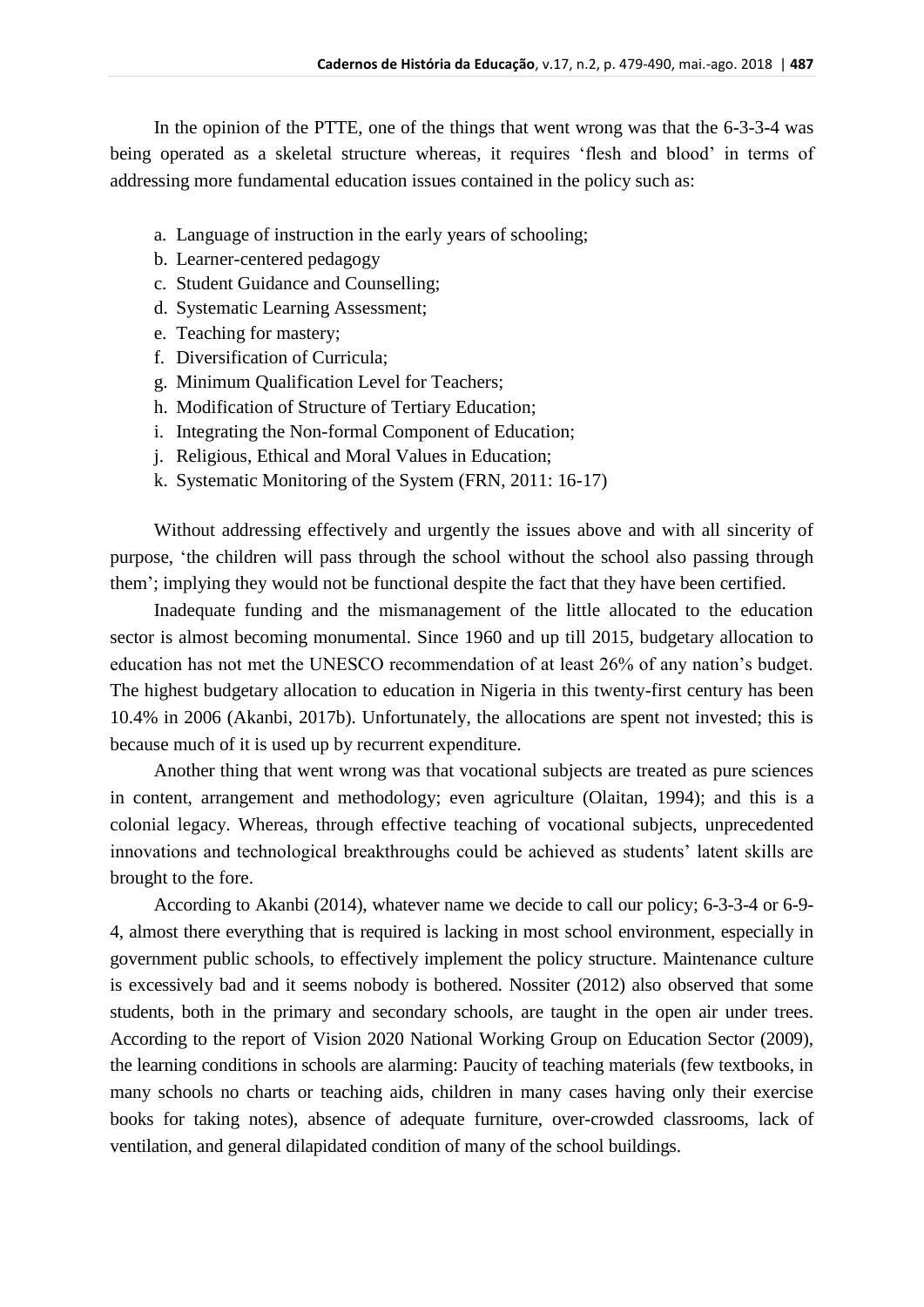## **What the Direction of Education should be in Nigeria now: Recommendations**

Functional education is a must if Nigeria will achieve total emancipation. Quoting Zeilberger (1961), Obanya (2004:27) brought out "the key principles of Functional Education as; developing the intellectual and non-intellectual abilities of the child, rather than 'forcefeeding' the child with facts that are readily forgotten because they are "like foreign substances without any connection to the child's life". This may be the reason why during the curriculum conference, the wider sense of the meaning of education "as the training of the entire person to enable him not only to be able to read and write and calculate or to be proficient in a given job, but also to enable him to fit himself for living in the society" (Cookey, 1972: xxii) was adopted for the purpose of discussion. This was also what informed the adoption of the 6-3-3-4 system at the conference.

Innocent-Ene (2008), quoting Ivowi (1997), agreed with the latter's summation of the essential ingredients of school education as:

- 1. Basic literacy for functional living in the society;
- 2. Basic concepts and principles as a preparation for further studies;
- 3. Essential skills and attitudes as preparation for application of subject matter for development; and
- 4. Stimulation and enhancement of creativity.

Also, from Obanya's (2004) perspective, "there is a radical paradigm shift from narrow specializations to more broad based knowledge and from specific to generic skills. These generic skills make adaptation to the changing demands of the workplace possible; they make continuous on-the-job easier" The generic skills are:

- 1. Analytical power: an advanced capacity for logical reasoning.
- 2. Communication: oral and written.
- 3. Problem solving: the ability to task and maximize one's analytical power in proffering solution to variety of problems.
- 4. Team spirit: being able to make meaningful contributions to variety of group activities, and relating to others while remaining oneself.
- 5. Creativity: going beyond well-known thinking and action paths.
- 6. Versatility; exhibiting a broadened horizon in the domain of knowledge and competence.
- 7. Lifelong learning skills:
- 8. Information Technology: both as discipline on its own and tool to support other disciplines and life activities. (Obanya (2004: 17).

That is why by now, in the opinion of Innocent-Ene (2008), for everybody to fight poverty, the education system should be functional; such that every course of study should provide an alternative to government work. It has also become important that entrepreneurship training takes a centre-stage in Nigerian education because of the increase in the prevalence of unemployment. Also, to redress the current economic situation in Nigeria,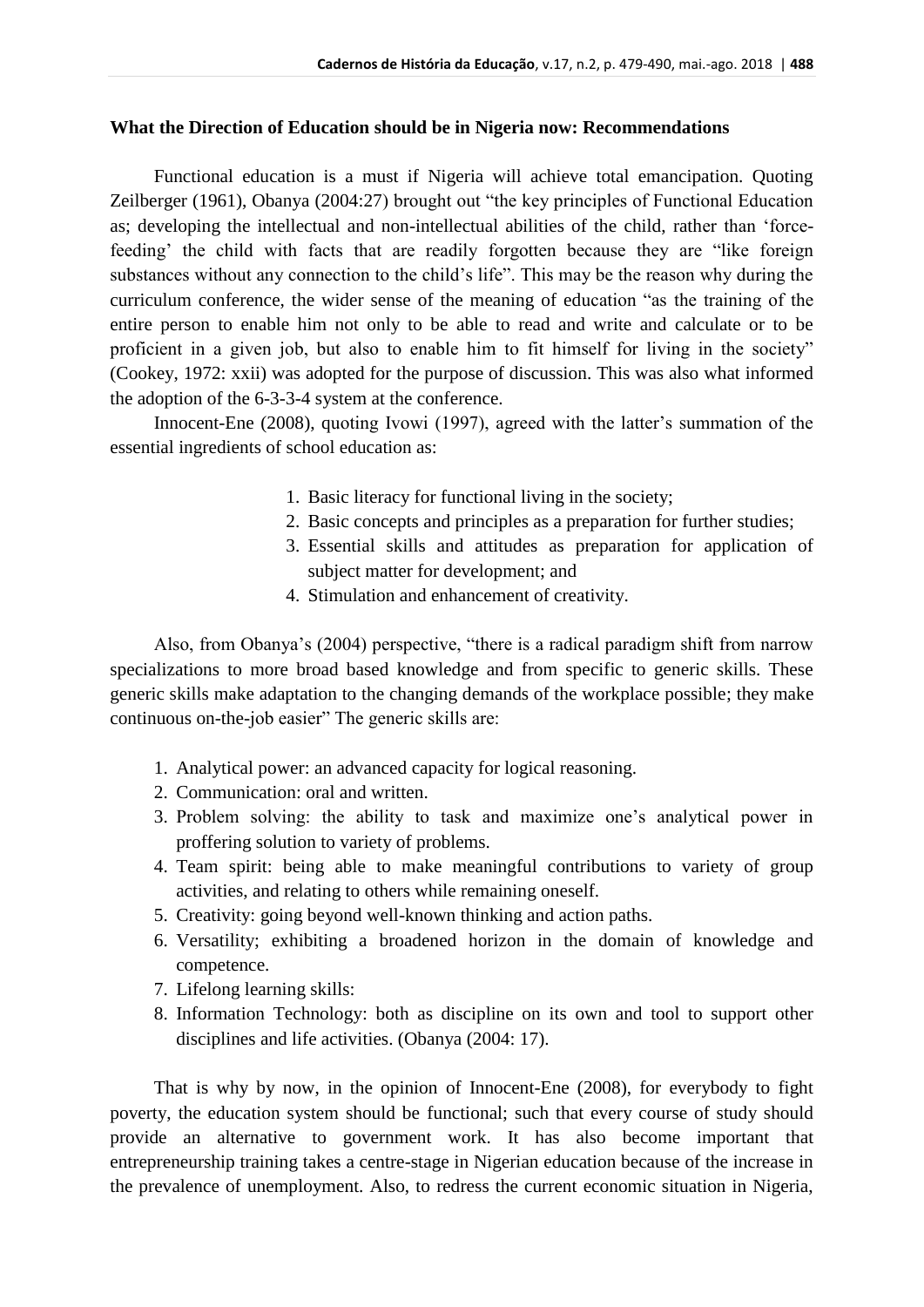urgent action has to be taken through proper implementation of the technical and vocational education and training TVET policy (Akanbi, 2017a). It doesn't speak well that at this age of Nigeria's independence, we still rely heavily on importation of goods and services including food. Agricultural and technological education should take premium place in our curriculum in practical terms.

"Since no education system may rise above the quality of its teachers" (FRN, 2004: 33), teachers should be given the proper attention that they deserve; good remuneration and enabling teaching environment. The direction of education now should be towards including skill acquisition in the curriculum of teacher education to encourage the teachers to impart it in their learners. Education now should emphasise leading by example. Until teachers are able to demonstrate multi-task skills, students may not believe that it is possible.

## **Conclusion**

The 1969 Curriculum conference no doubt was a practical step at the educational emancipation of Nigeria after the independence. It was borne out of genuine intention to have an education that is relevant to the needs and aspirations of the nation and its citizens. The conference was also determined to fashion out functional education that would equip the citizens with skills that would make the economy of the nation solid enough to compete with developed nations. However, the intentions have been marred by poor implementation of the outcome of the conference - the NPE. There has been no enabling teaching and learning environment and, lack of renewal of the curricula contents to accommodate global developments in areas of science and technology. This is imperative in line with Dewey's (2012: 12) opinion that "it is the very nature of life to strive to continue in being. Since the continuance can be secured only by constant renewals, life is a self-renewing process. What nutrition and reproduction are to physiological life, education is to social life". To this end, revision of educational policies, in theory, will no longer suffice; rather such reviews should be accomplished by practical evaluation and review of the implementation of the policies.

## **References**

Adaralegbe, A. (ed., 1972). *A philosophy for Nigerian education*. Ibadan, Nigeria: Heinemann Educational Books (Nigeria) Ltd.

Akanbi, G. O. (2016). Charting Future Directions for Education in Nigeria: The Need for Good Politics and Political Will. In M. Omolewa (Ed.) Discourse on the State of Education in Nigeria. A Book of Readings in Honour of Professor Israel Olu Osokoya. Ibadan: Laurel Educational Publishers. (pp. 549-568).

Akanbi, G. O. (2017a*). Changing bodies, degenerating output: phases of Basic Education in Nigeria from 1914 to 2014*. Education History Notebooks, 16(1) 180-195. <http://dx.doi.org/10.14393/che-v16n1-2017-12>